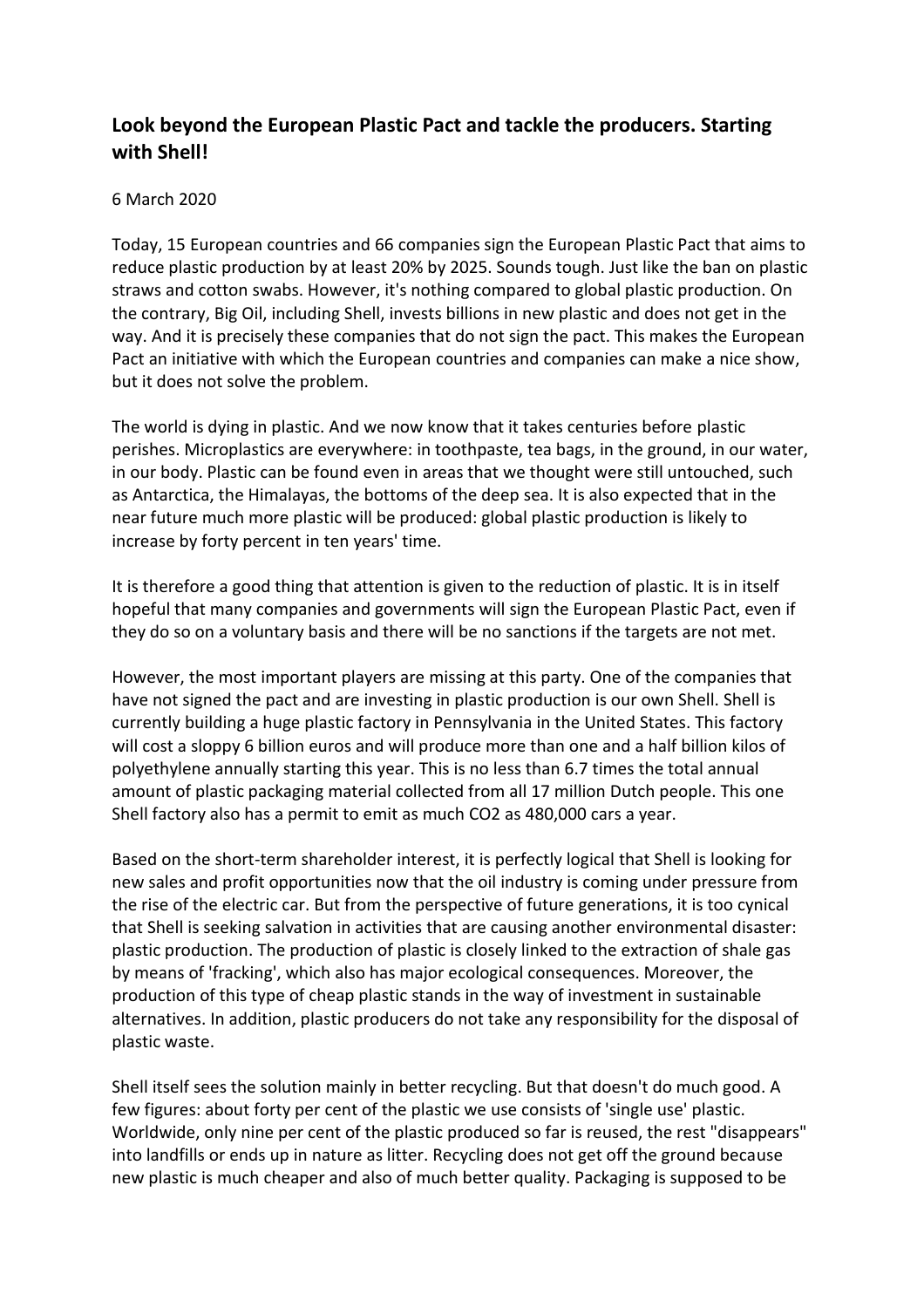recyclable, but after collection it is largely incinerated or dumped. Western countries knowingly export plastic waste to Asia and Africa, while many of these countries do not have a well-functioning waste disposal system. Much is collected in this way plastic into nature and waterways to eventually join the plastic soup in the oceans.

So far, the Dutch government has not appealed to Shell for its dominant role in this global drama. And is relying on self-regulation to bring about a change in behaviour. That is much and far too weak. Shell is a company governed by Dutch law, which means that the government does bear responsibility for the actions and omissions of these types of major polluters. Even though their footprint falls largely outside the Dutch borders.

We, a group of concerned scientists and experts, are very concerned about Shell's megainvestments in the plastics industry. We call on Shell and the banks, insurers and pension funds investing in Shell to stop their irresponsible investments in plastics, and call on Shell to sign the European Plastic Pact. We call on the Dutch government to formulate (and comply with) policy to prevent investments in the production of new plastic. And we call on Dutch citizens to raise their voices.

As long as companies like Shell are allowed to flood the world with new plastic unhindered and as long as mandatory measures are lacking, the European Plastic Pact, despite its good intentions, is nothing more than a sham.

Prof. dr. Maarten Bavinck, Universiteit van Amsterdam Prof. dr. Pieter van Beukering, Directeur IVM, Vrije Universiteit Dhr. Freek Bersch, Campagneleider Klimaatzaak Shell bij Milieudefensie. Dr. Dirk Bezemer, Universiteit Groningen Prof. dr. Bram Büscher, Wageningen University Drs. Rob Buurman, directeur Recycling Netwerk Benelux Dr. Fabio de Castro, Universiteit van Amsterdam Em. prof. dr. Ton Dietz, Universiteit Leiden en Universiteit van Amsterdam Prof. dr. Pearl Dykstra, Erasmus Universiteit Rotterdam Prof. dr. Ewald Engelen, Universiteit van Amsterdam Dr. Edith van Ewijk, Universiteit van Amsterdam Drs. Paulien van der Geest, oprichter en managing director Footprint Travel Dr. Wouter van Gent, Universiteit van Amsterdam Dr. Mendel Giezen, Universiteit van Amsterdam Prof. dr. Joyeeta Gupta, Universiteit van Amsterdam Prof. dr. Barbara Hogenboom, Universiteit van Amsterdam Dr. Michaela Hordijk, Universiteit van Amsterdam Prof. dr. ir. Martin K. van Ittersum, Wageningen University Prof. dr. Arjo Klamer, Erasmus Universiteit Rotterdam Dr. ir. Yves van Leynseele, Universiteit van Amsterdam Dr. Mieke Lopez Cardozo, Universiteit van Amsterdam Prof. dr. Birgit Meyer, Universiteit Utrecht Dr. Esther Miedema, Universiteit van Amsterdam Dr. Marjan Minnesma, directeur Stichting Urgenda Prof. dr. Annemarie Mol, Universiteit van Amsterdam